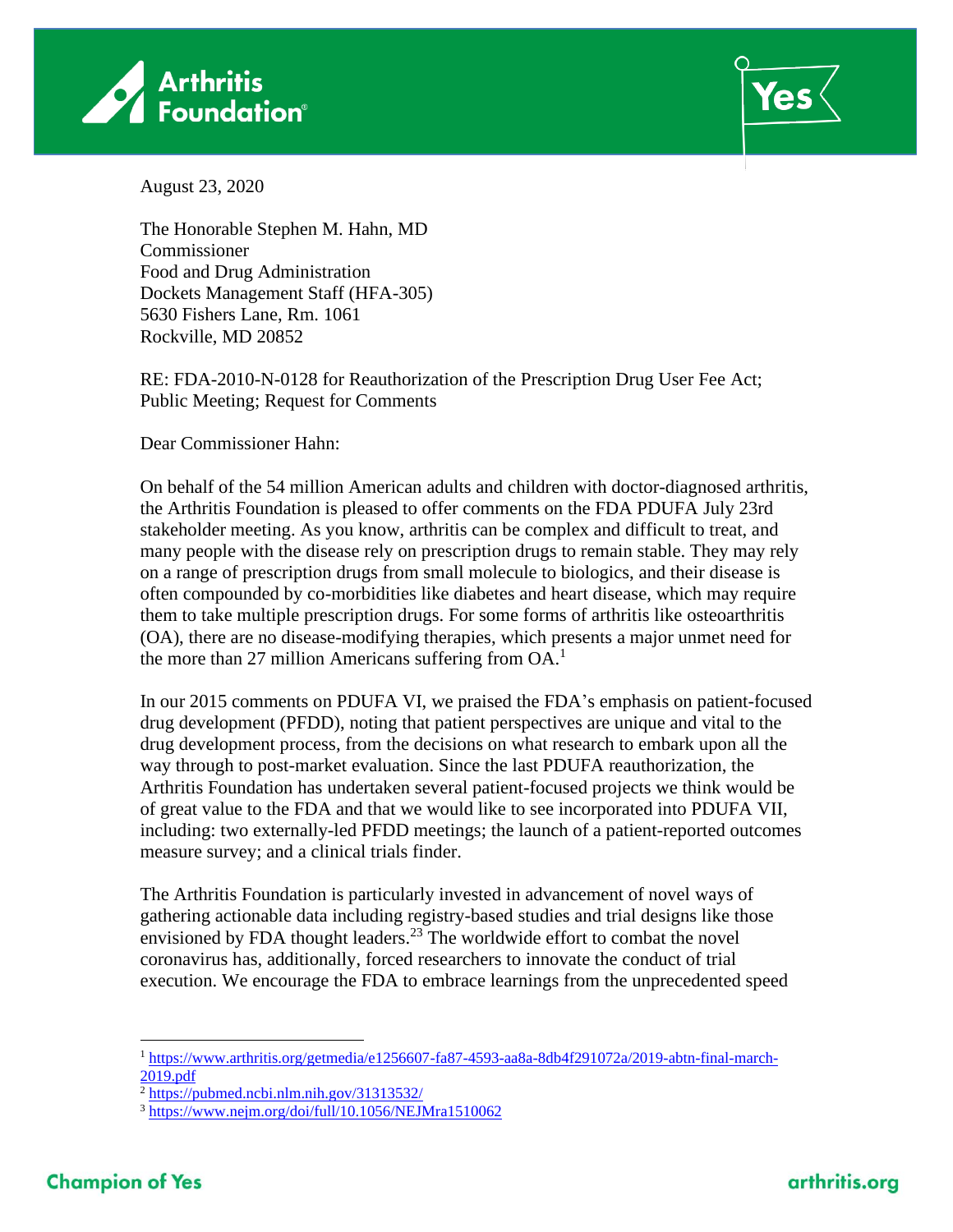



and resources deployed against the COVID-19 pandemic and apply the best practices to other conditions.

Below please find specific information on the above-mentioned projects along with recommendations on how they can be utilized by the FDA. We would also like to express support for the following recommendations and statements given during the consumer and patient panels during the July 23rd meeting:

- The need to improve representation of minority groups and people over 65 in clinical trials and other FDA efforts
- Ensuring letters are understandable to patients and providers and are seen by the patients and providers for whom they are relevant
- More patient representation and participation at FDA workshops and meetings
- A more robust feedback loop for patients to know how their participation is being used by the FDA
- More financial support to ensure PFDD reports are used across the FDA early on and throughout the drug approval process
- Focus on decentralized clinical trial design, with emphasis on developing experience and practice guidelines
- The need for digital health tools for clinical trial use to be assessed and validated so patients can accurately use them
- Evaluation of learnings from telehealth during the pandemic for future use

### Clinical Trial Design

We support the exploration and integration of Real World Evidence (RWE) and digital clinical trials into overall clinical trial design. However, the Arthritis Foundation believes RWE and digital clinical trials are not a substitute for patient engagement. These are both vital parallel processes that address fundamentally different aspects of patient experiences. For example, an RWE program may develop a wealth of data or evidentiary conclusions built on real world data. However, the qualitative feedback of patients involved in design and analysis of the initiative can help researchers design better clinical trials by answering questions about why patients do what they do. By example, a dataset of wearable device data may offer a rich view of patient lives, but may contain gaps when the devices were removed. Patient engagement will be required to understand the conditions under which devices are removed, and the significance of that missing data.

Likewise, we encourage adoption of value-based care concepts in selection and qualification of study endpoints. This process more fully engages patient stakeholders in defining the benefit-risk frameworks used in FDA reviews. We encourage the FDA to prioritize patient-centered core outcome sets, as we believe measures should be based on outcomes identified by patients. We work closely with and support the National Health Council's leadership in this area.

# **Champion of Yes**

## arthritis.org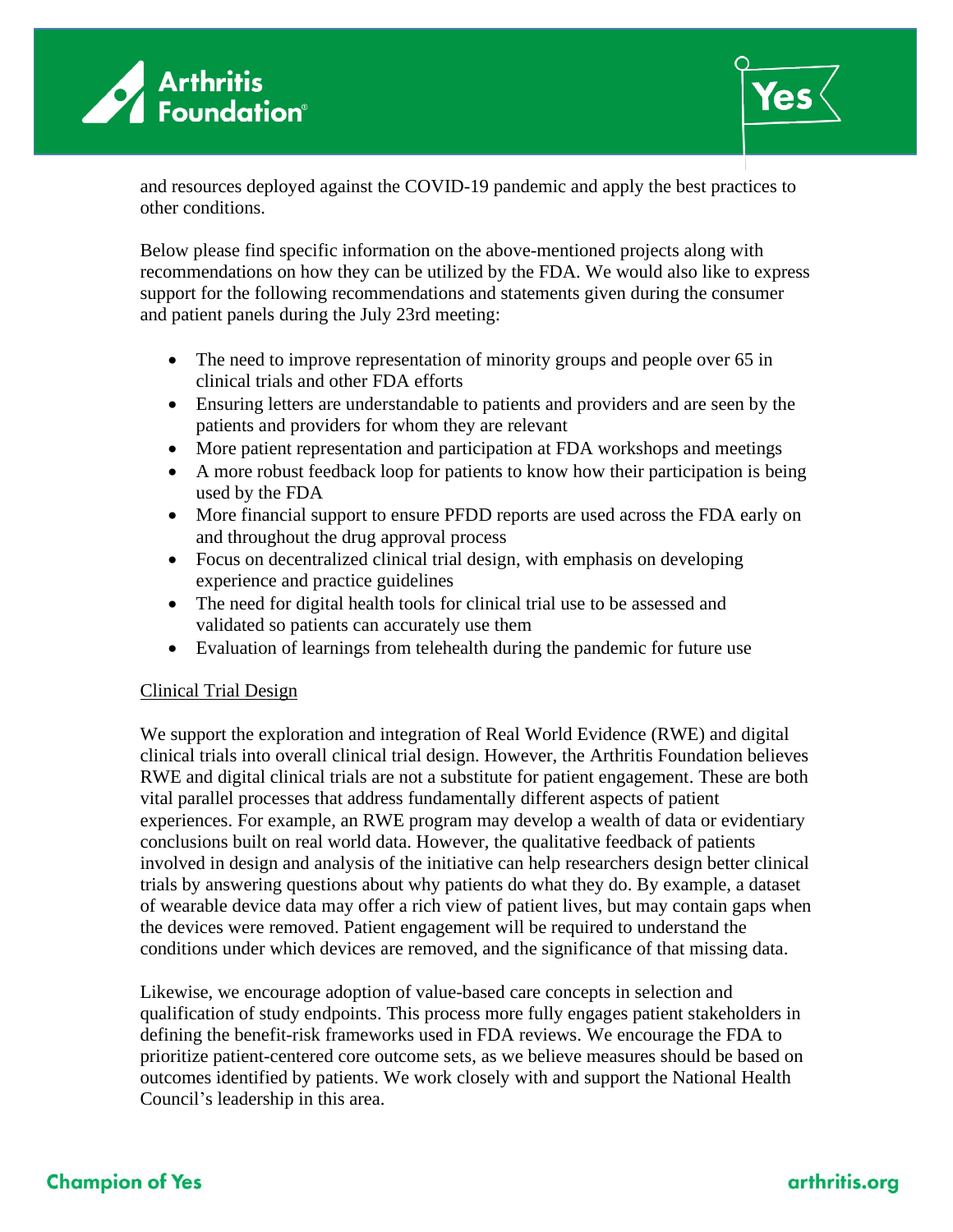



Like many organizations, the Arthritis Foundation is challenged to incorporate the level of diversity that we would like to see in programs like the Arthritis Foundation Live Yes! INSIGHTS Patient Reported Outcomes program and other Foundation-led research efforts. We applaud continued progress on guidance documents such as "Enhancing the Diversity of Clinical Trial Populations — Eligibility Criteria, Enrollment Practices, and Trial Designs Guidance for Industry" and encourage the agency to operationalize the considerations made in this guidance.

As an extension of this issue, we urge the FDA to stringently apply the authorities of the Pediatric Research Equity Act (PREA) to ensure that research in pediatric populations is conducted during development of covered drugs and biological products. The Arthritis Foundation applauds the agency's commitment to developing listening sessions and workshops to discuss new approaches to dosing, statistical analyses, and extrapolation. We have participated in many of these efforts and will continue to assist the agency wherever possible. We do encourage PDUFA reauthorization to mandate review of the Automatic Full Waiver list under PREA with the intent to examine JA related inclusions like spondyloarthropathies against data emerging from clinical records and disease registries. In the future, waivers to PREA should be rare, and require evidence of exhaustive attempts by sponsors to work with the rare disease communities to identify alternative experimental approaches to the traditional randomized controlled trial.

### Patient-Focused Drug Development

We applaud the FDA for increasing its focus on patient-focused drug development, particularly the launch of the patient-focused drug development (PFDD) program. The immense interest in these meetings led many groups, including the Arthritis Foundation, to conduct their own externally-led PFDD meetings. FDA staff were present for our externally-led PFDD meeting on osteoarthritis in 2017 and on juvenile idiopathic arthritis in 2018.

In both PFDD meetings regulatory staff and members of the research community examined nuances of how symptoms overlap and interact. This was especially important for prioritizing issues like chronic pain against symptoms more directly related to structural damage to joints. Regulators received critical insights on patient perceptions regarding route of administration of novel therapeutics. But they also heard first-hand the consequences of a limited armamentarium and the urgency patients place on development of new options. Our communities live in fear of running out of options and they seek relief in nuanced ways that are not always the focus of the therapeutic development community. These first-hand observations are preserved in the program's videos and transcripts and summarized in the Voice of Patient reports.<sup>4</sup>

<sup>4</sup> <https://www.arthritis.org/getmedia/25118249-ea68-45b5-bfe4-c20904ddc32c/FINAL-JIA-PFDD.pdf>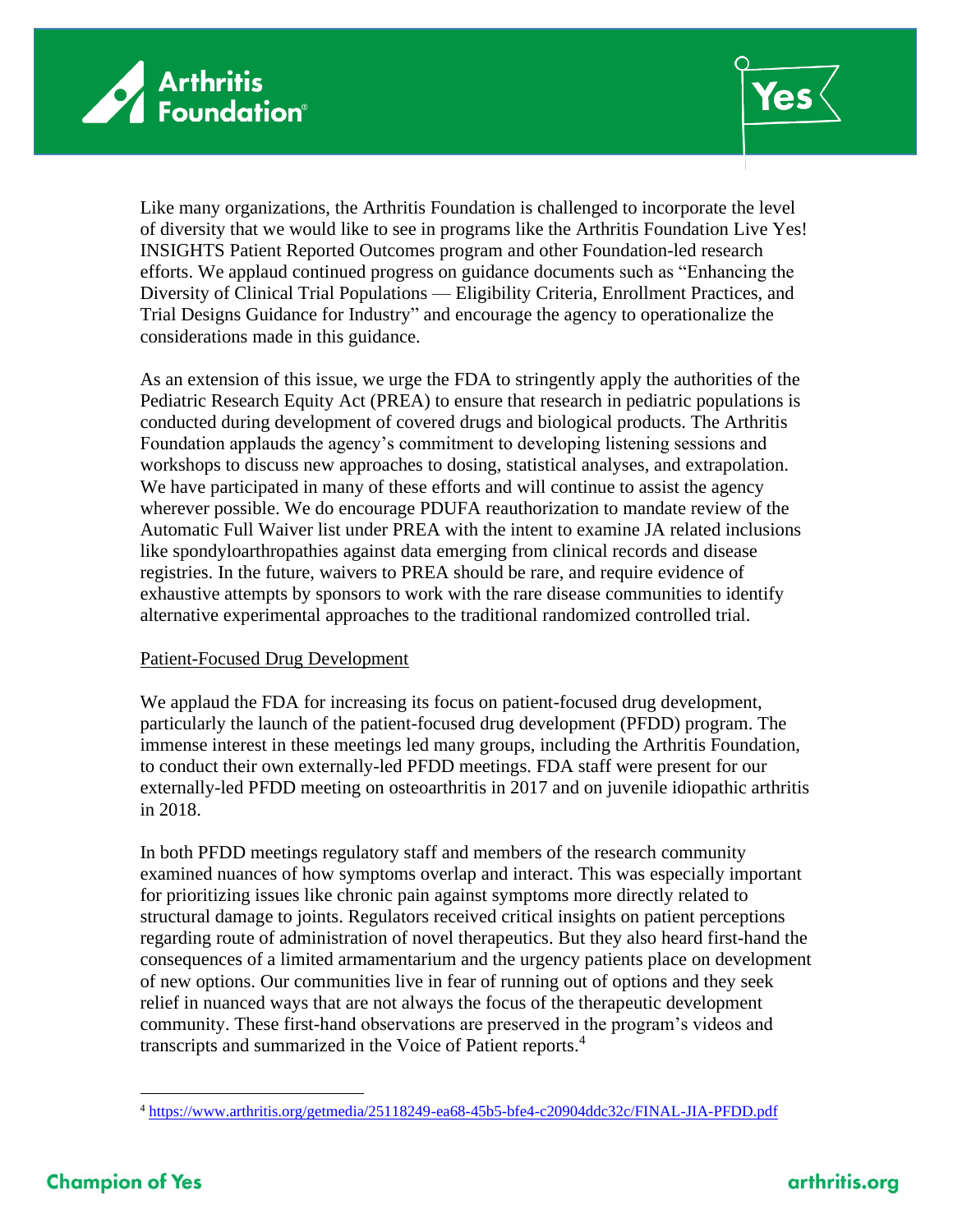



We appreciate the FDA's recognition of the value of PFDD meetings and the efforts to create fit-for-purpose tools for organizations to use as they consider holding externallyled PFDD meetings. The foresight of offering an externally-led mechanism for the conduct of PFDD meetings is commendable and certainly to the advantage of rare disease communities. With the experience of more than 25 agency-led PFDD meetings, and more than 20 externally-led meetings, we believe the agency should now begin clarifying the regulatory role these meetings serve. Better understanding of the value from the perspective of regulators will allow future organizers to bring new tools to the conduct of these meetings that ensure better tailoring of future meetings to the intended purpose.

In PDUFA VII, we recommend that any policies involving FDA-led PFDD meetings also apply to externally-led PFDD meetings. Executing a PFDD meeting takes an enormous amount of staff time and financial resources, and organizations need to know the findings and recommendations are being incorporated into FDA processes and discussions. We encourage FDA to create processes by which each relevant division within the FDA incorporate the findings from FDA-led and externally-led PFDD meetings. We also encourage the FDA to develop and publicly share reports on how it utilized these meetings in its work.

### Patient Reported Outcomes Measures

In our 2015 comments on PDUFA VI, we discussed the importance of Patient Reported Outcomes, as there can be wide discrepancies between patients and clinicians on their perspectives on prevalence and severity of disease. Since that time, we have launched our own Patient Reported Outcomes assessment based on the PROMIS measure sets and incorporating measures of patient perceptions of their ability to coproduce healthcare plans with their care teams, to-date collecting more than 30,000 assessments on the domains of physical health, mental health, and experience of care.

Some specific data points from our INSIGHTS assessment include:

- 92% of respondents reported that pain interfered with their day-to-day activities
- 67% reported feeling anxiety or fear (this percent increased to 88% March-April 2020 during COVID)
- 93% of respondents reported that it is extremely important to get the help they need at their health care professional's appointment, yet only 57% responded they actually received the help they needed

We believe this type of data can be useful to the FDA in the following ways:

• The findings from our report emphasize the complex symptoms of patients with chronic conditions. These nuances can be lost when considered in the absence of strong commitment to patient engagement in the regulatory process. PDUFA VII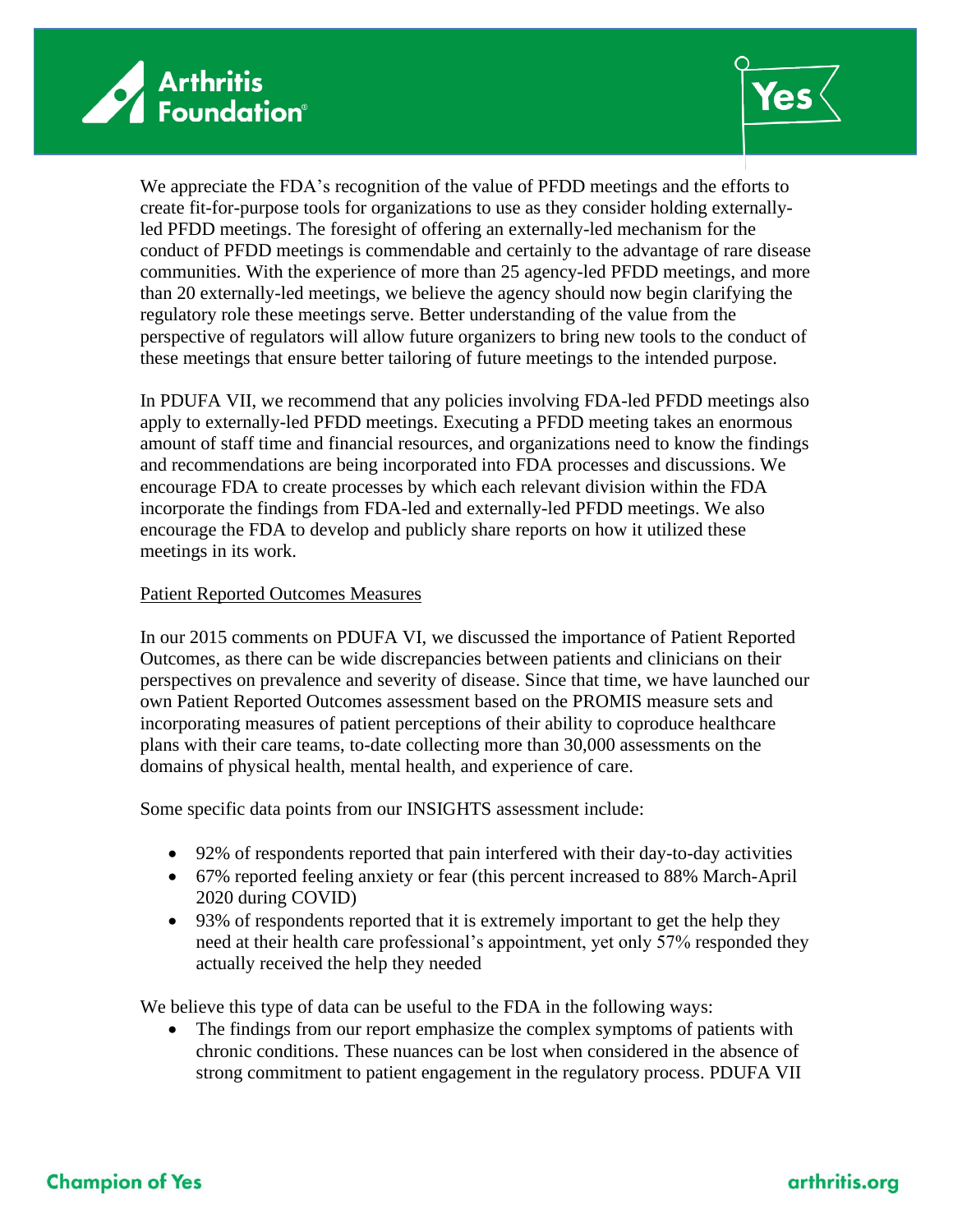



should continue to mandate collaborative partnership and policies to address the issues highlighted above

- These findings can also inform interventions/therapies around pain interference, mental health, and improving the experience of care for patients
- This data can be coupled with other rheumatology registry data like the American College of Rheumatology's RISE registry and the Childhood Arthritis and Rheumatology Research Alliance registry to offer a more comprehensive illustration of patient outcomes

### **Osteoarthritis**

In our 2015 PDUFA reauthorization comments we noted that there are no diseasemodifying therapies for osteoarthritis (OA). This is still true today and remains a vital priority for the Arthritis Foundation. Survey data shows that 30% of patients do not want total knee replacements; additional treatment options are desired to help patients delay total joint replacements and provide relief for patients with disease in smaller joints.

As noted above, the osteoarthritis community would benefit significantly from consideration toward functional and structural endpoints in addition to pain endpoints for OA therapeutics. Therapeutic options in this condition are quite limited for a disease affecting more than 27 million US citizens and 1 in 4 military service members. In recent history a number of potential products have disappointed the OA community due to failed pain endpoints. This may well be a consequence of endpoints rather than the therapeutics themselves.

We remain concerned about the proliferation of unregulated products, specifically labeled as regenerative medicine including those products labeled as endosomes, stem cell, or stem cell related therapies. While these concerns extend to many conditions, the benefit to osteoarthritis is a frequent claim of providers offering these services. Many such services are being allowed to commercialize without high-quality, scientifically valid clinical studies. We ask that PDUFA reauthorization include review and modification of regulatory provisions such as 21 CFR 1271. The purpose of the review would be to consider the spirit under which these regulations are authorized against the therapeutic claims under which these products are operating. The Arthritis Foundation continues to support clinical research in this field, and specifically advocates for the need for well powered randomized controlled clinical trials to prove efficacy and safety.

### FDA Workforce

Along with many other organizations, we recognize the need for additional FDA staff to complete this work. The required knowledge and "bandwidth" to appropriately regulate the therapeutic development space continues to expand, and adaptations prescribed in PDUFA VII will need to be enhanced. As an example, we again point to the proliferation